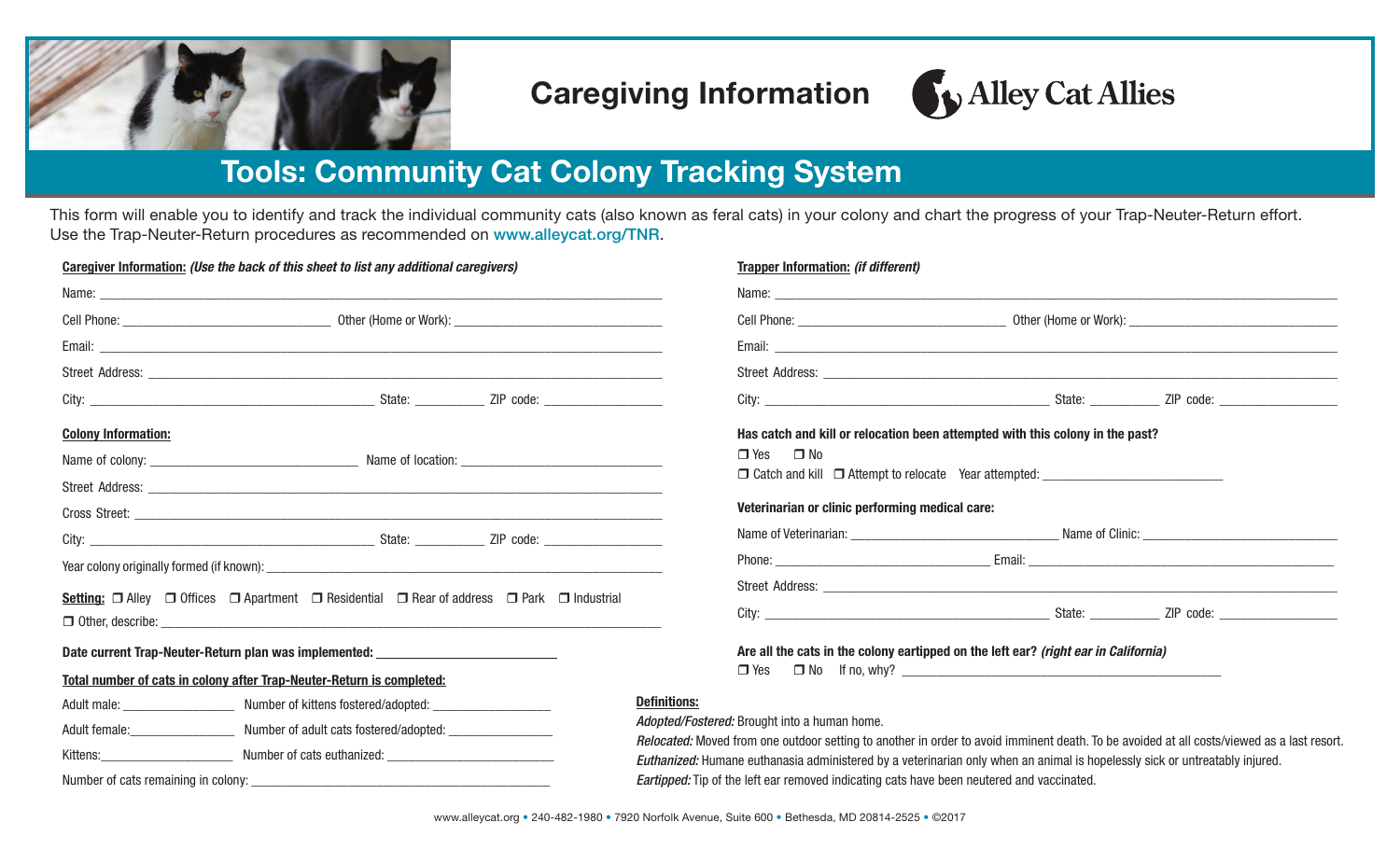#### **Additional Caregiver Information:**

| City: | State: and the state of the state of the state of the state of the state of the state of the state of the state of the state of the state of the state of the state of the state of the state of the state of the state of the | ZIP code: _____________________ |
|-------|--------------------------------------------------------------------------------------------------------------------------------------------------------------------------------------------------------------------------------|---------------------------------|

| <b>Additional Trapper Information:</b>                                                                                        |                                                                                         |
|-------------------------------------------------------------------------------------------------------------------------------|-----------------------------------------------------------------------------------------|
|                                                                                                                               |                                                                                         |
|                                                                                                                               |                                                                                         |
|                                                                                                                               |                                                                                         |
|                                                                                                                               |                                                                                         |
| City:<br><u> 2000 - 2000 - 2000 - 2000 - 2000 - 2000 - 2000 - 2000 - 2000 - 2000 - 2000 - 2000 - 2000 - 2000 - 2000 - 200</u> | State: $\frac{1}{\sqrt{1-\frac{1}{2}}\cdot\frac{1}{2}}$<br>ZIP code: __________________ |

#### **Additional Caregiver Information:**

| State: and the state of the state of the state of the state of the state of the state of the state of the state of the state of the state of the state of the state of the state of the state of the state of the state of the | ZIP code: _____________________ |
|--------------------------------------------------------------------------------------------------------------------------------------------------------------------------------------------------------------------------------|---------------------------------|

| <b>Additional Trapper Information:</b> |                                                         |
|----------------------------------------|---------------------------------------------------------|
|                                        |                                                         |
|                                        |                                                         |
|                                        |                                                         |
|                                        |                                                         |
|                                        | State: <u>_________</u> ZIP code: _____________________ |

#### **Additional Notes:**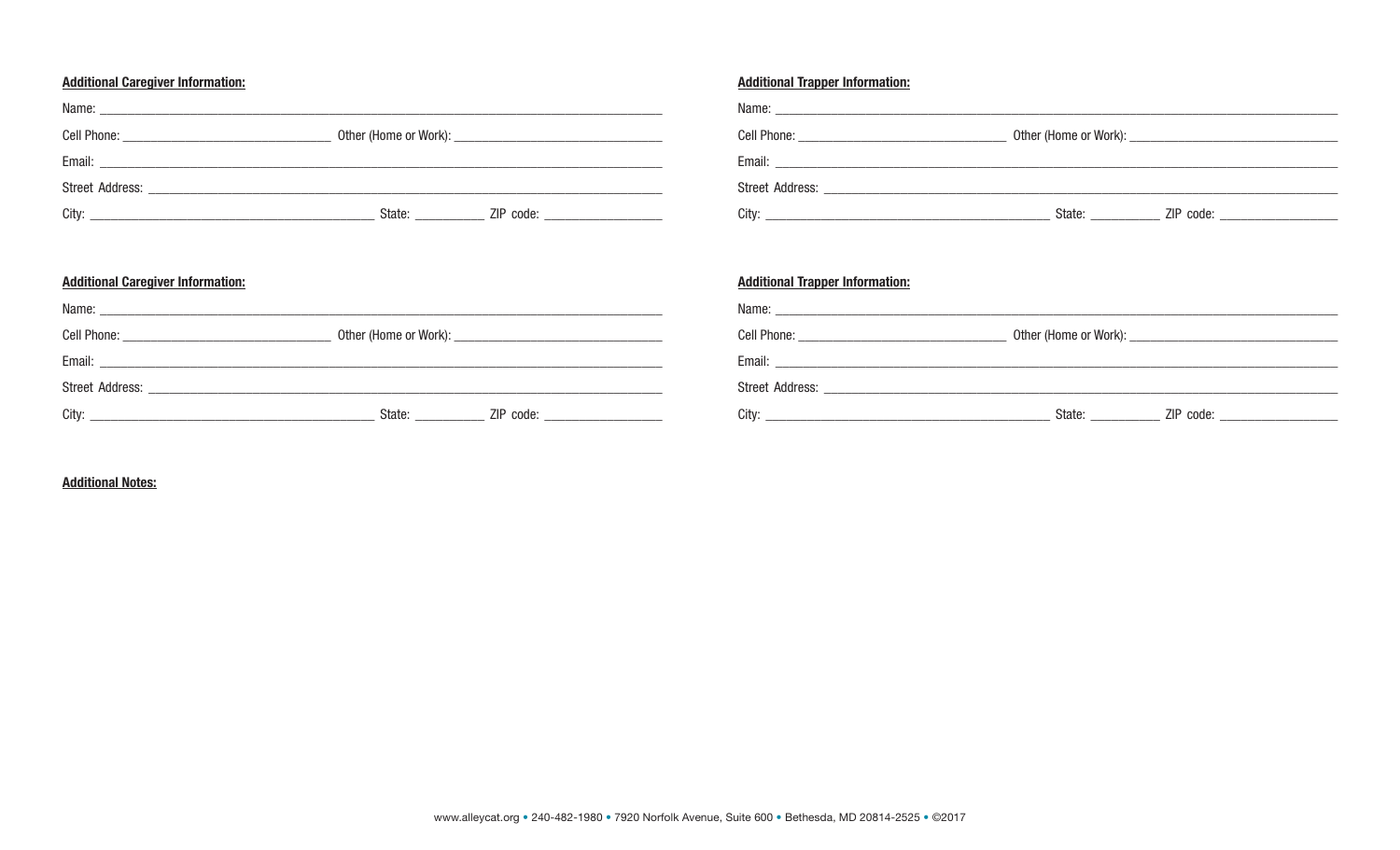|                 | <b>Name of Cat</b> | <b>Color</b><br><b>Markings</b> | <b>Hair</b><br>Length<br>(DSH/DLH) | <b>Sex</b><br>M/F | Age<br>(For kittens,<br>include #<br>of weeks*) | <b>Date</b><br><b>Trapped</b> | Name of<br>Trapper(s) | Surgery<br>$N =$ Neuter<br>$S =$ Spay | Eartip<br>$=$ $\checkmark$<br>(left ear) | Vaccines<br>R=Rabies<br><b>Tag Number</b> | <b>Parasites</b><br>$F = F$ lea<br>Treatment<br>$\vert$ D=Distemper $\vert$ D=Dewormed | <b>Microchip</b><br><b>Brand</b> | <b>Microchip</b><br><b>ID Number</b> | <b>Notes on Outcome</b><br>$R$ =Returned<br>A=Adopted/Fostered<br>E=Euthanized 0=0ther | <b>Notes on</b><br><b>General Health</b><br>F+=FIV Positive<br>$0 =$ Other (explain) | <b>Labeled</b><br><b>Photo</b><br>Attached<br>$=$ |
|-----------------|--------------------|---------------------------------|------------------------------------|-------------------|-------------------------------------------------|-------------------------------|-----------------------|---------------------------------------|------------------------------------------|-------------------------------------------|----------------------------------------------------------------------------------------|----------------------------------|--------------------------------------|----------------------------------------------------------------------------------------|--------------------------------------------------------------------------------------|---------------------------------------------------|
| $\mathbf{1}$    |                    |                                 |                                    |                   |                                                 |                               |                       |                                       |                                          |                                           |                                                                                        |                                  |                                      |                                                                                        |                                                                                      |                                                   |
| $\overline{2}$  |                    |                                 |                                    |                   |                                                 |                               |                       |                                       |                                          |                                           |                                                                                        |                                  |                                      |                                                                                        |                                                                                      |                                                   |
| $\mathbf{3}$    |                    |                                 |                                    |                   |                                                 |                               |                       |                                       |                                          |                                           |                                                                                        |                                  |                                      |                                                                                        |                                                                                      |                                                   |
| $\overline{4}$  |                    |                                 |                                    |                   |                                                 |                               |                       |                                       |                                          |                                           |                                                                                        |                                  |                                      |                                                                                        |                                                                                      |                                                   |
| $5\phantom{.0}$ |                    |                                 |                                    |                   |                                                 |                               |                       |                                       |                                          |                                           |                                                                                        |                                  |                                      |                                                                                        |                                                                                      |                                                   |
| $6\phantom{a}$  |                    |                                 |                                    |                   |                                                 |                               |                       |                                       |                                          |                                           |                                                                                        |                                  |                                      |                                                                                        |                                                                                      |                                                   |
| $\overline{7}$  |                    |                                 |                                    |                   |                                                 |                               |                       |                                       |                                          |                                           |                                                                                        |                                  |                                      |                                                                                        |                                                                                      |                                                   |
| $\bf{8}$        |                    |                                 |                                    |                   |                                                 |                               |                       |                                       |                                          |                                           |                                                                                        |                                  |                                      |                                                                                        |                                                                                      |                                                   |
| $\overline{9}$  |                    |                                 |                                    |                   |                                                 |                               |                       |                                       |                                          |                                           |                                                                                        |                                  |                                      |                                                                                        |                                                                                      |                                                   |
| $ 10\rangle$    |                    |                                 |                                    |                   |                                                 |                               |                       |                                       |                                          |                                           |                                                                                        |                                  |                                      |                                                                                        |                                                                                      |                                                   |

\*Note: Alley Cat Allies does not recommend attempting to socialize adult feral cats or kittens older than four months of age. Kittens who are at least 8 weeks or who weigh two pounds can be simply trapped, neutered, and re